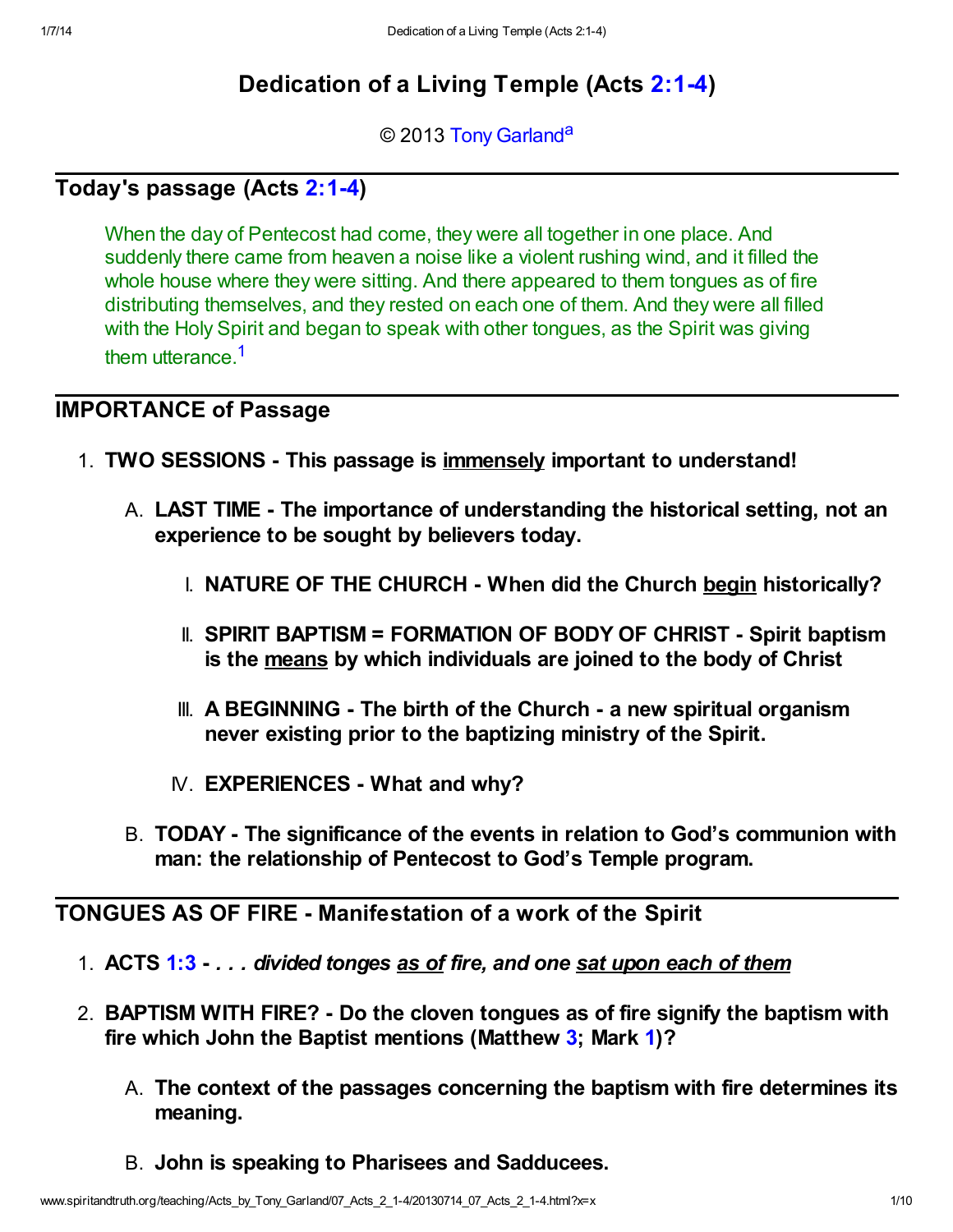- C. Brood of vipers! Who warned you to flee from the wrath to come?
- D. ... every tree which does not bear good fruit is cut down and thrown into the fire.
- E. He will thoroughly clean out His threshing floor, and gather His wheat into the barn; but He will burn up the chaff with unquenchable fire.
- F. Jesus' words in Acts [1:5](http://www.spiritandtruth.org/bibles/nasb/b44c001.htm#Acts_C1V5), You will be baptized with the Holy Spirit not many days from now. - No mention of fire.
- G. Baptism with fire is a baptism of judgment and does not take place in Acts [2.](http://www.spiritandtruth.org/bibles/nasb/b44c002.htm#Acts_C2V1)
- H. So what is the significance of the cloven tongues as of fire in Acts  $2$ ?
	- I. Symbolizes the cleansing and dedication of a new temple: the living temple of the Church-Age.

#### PURPOSE of temple

- 1. MEETING PLACE were man and God's manifest presence meet
- 2. AFFECTED BY SIN
	- A. The "bookends" of the Bible, where there is full fellowship, unbroken by sin
		- I. Eden full fellowship before the Fall
		- II. Eternal state full fellowship after the creation of the new heavens and new earth where sin is eradicated
	- B. Meanwhile: fellowship between man and God is fractured, divided, separated by sin
		- I. Holy God vs. sinful man
		- II. God as a consuming fire
			- a. Nadab and Abihu, Now Nadab and Abihu, the sons of Aaron, took their respective firepans, and after putting fire in them, placed incense on it and offered strange fire before the LORD, which He had not commanded them. And fire came out from the presence of the LORD and consumed them, and they died before the LORD. Then Moses said to Aaron, "It is what the LORD spoke, saying, 'By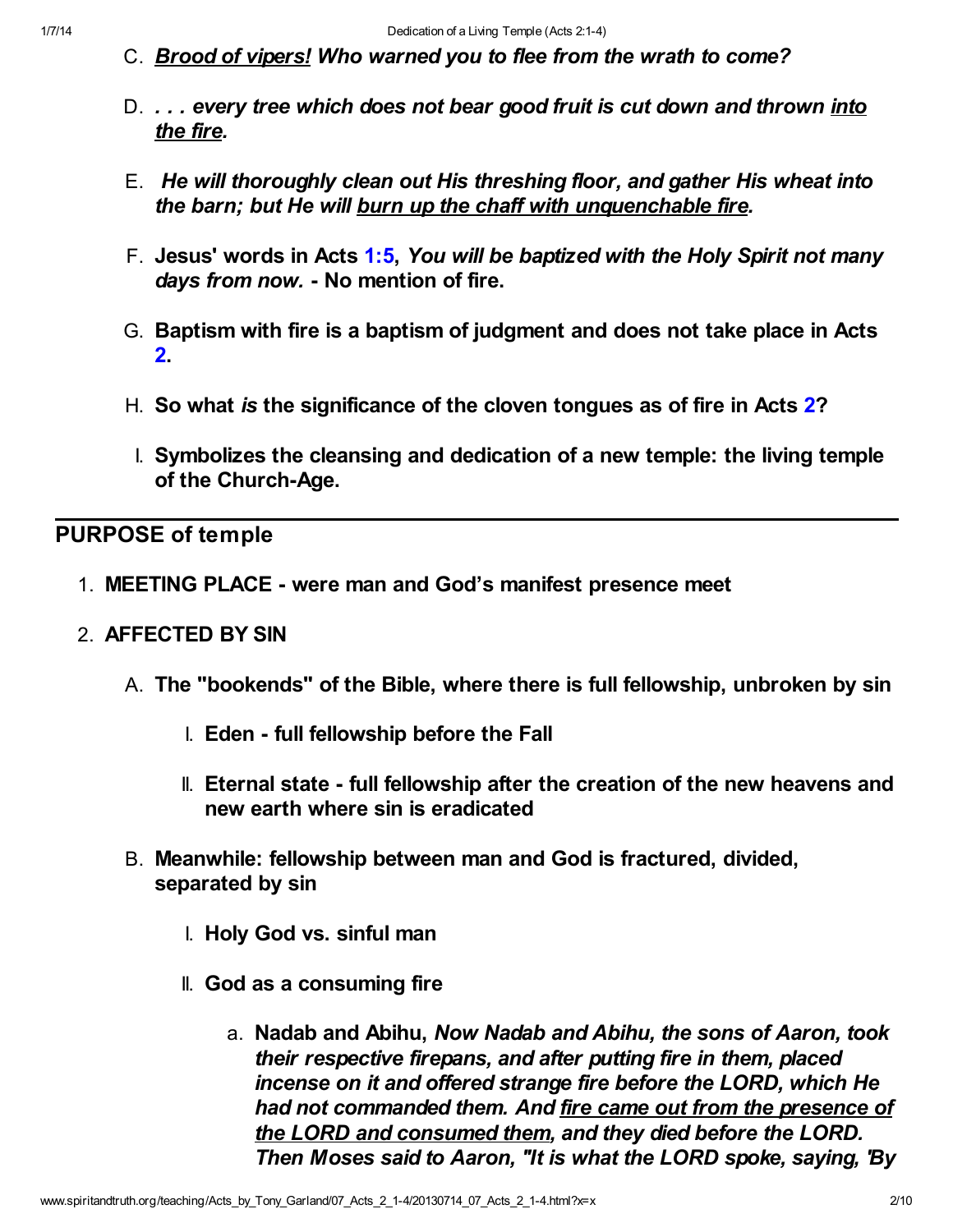those who come near Me I will be treated as holy, And before all the people I will be honored.'" So Aaron, therefore, kept silent (Lev. [10:1-3\)](http://www.spiritandtruth.org/bibles/nasb/b03c010.htm#Lev._C10V1).

#### III. The need for mitigation

#### a. Atoning sacrifices

- i. Temporal and spacial: allowed sinful man to approach the place of God's manifest glory - in the holy of holies within the temple
- <span id="page-2-0"></span>ii. Temporary: continued sin required continued atonement
- iii. Made no contribution to salvation or the work of Christ on the cross<sup>[2](#page-8-1)</sup>
- 3. SUMMARY a meeting place between man and God, requiring a means for shielding that which is sinful from that which is holy

#### GOD'S TEMPLE PROGRAM - 9 stages

- 1. TEMPLE #1 Garden of Eden before the fall
- 2. TEMPLE #2 tabernacle in wilderness
- 3. TEMPLE #3 Solomon's temple eventually destroyed by Babylon
- 4. TEMPLE #4 Zerubbabel's temple the 2nd actual temple, enhanced by Herod, visited by Jesus
- <span id="page-2-1"></span>5. TEMPLE  $#5 - J$ esus $^3$  $^3$
- 6. TEMPLE #6 the temple of the Church (to be elaborated, not the final stage in God's temple program)
- <span id="page-2-2"></span>7. TEMPLE #7 - tribulation temple mentioned in Revelation [11](http://www.spiritandtruth.org/bibles/nasb/b66c011.htm#Rev._C11V1) and elsewhere<sup>[7](#page-9-1)</sup>
- 8. TEMPLE #8 millennial temple of Ezekiel [40](http://www.spiritandtruth.org/bibles/nasb/b26c040.htm#Eze._C40V1) and following
- 9. TEMPLE #9 eternal state, there is no [separate] temple because God and the Lamb are the temple (Rev. [21:22](http://www.spiritandtruth.org/bibles/nasb/b66c021.htm#Rev._C21V22))

## THE LIVING TEMPLE - the Church

1. CHANGE COMING - Indications of a coming change in the manner and location of worship in relation to the temple

A. Jesus' response to the question from the Samaritan Woman at the well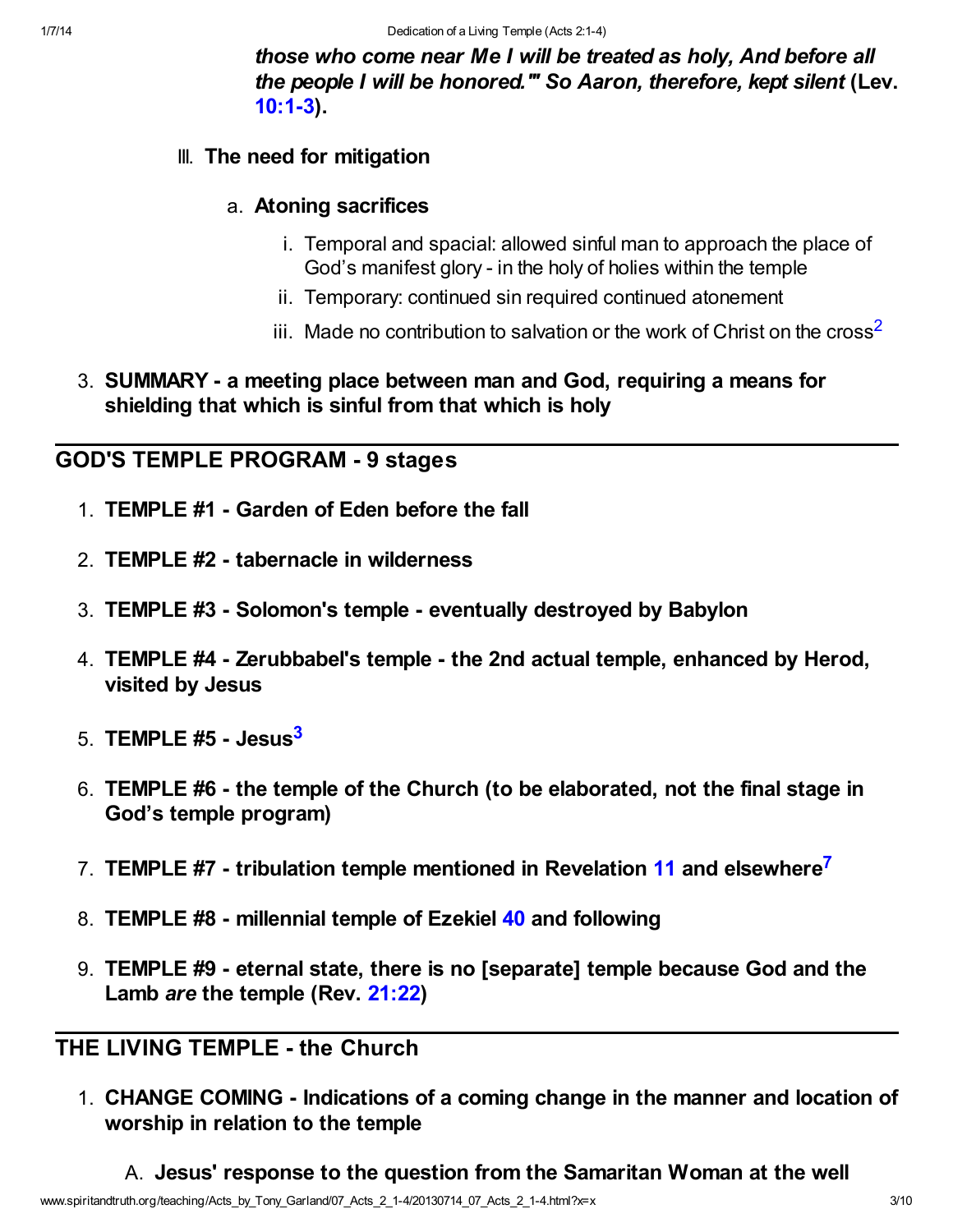about which temple was preferable for worship: Mt. Gerizim or Jerusalem?

- I. She said, "Our fathers worshiped on this mountain, and you Jews say that in Jerusalem is the place where one ought to worship." Jesus said to her, "Woman, believe Me, the hour is coming when you will neither on this mountain, nor in Jerusalem, worship the Father. (John [4:20-21\)](http://www.spiritandtruth.org/bibles/nasb/b43c004.htm#John_C4V20)
- B. The predicted destruction of the 2nd temple following Israel's rejection of Jesus
	- I. Then Jesus went out and departed from the temple, and His disciples came up to show Him the buildings of the temple. And Jesus said to them, "Do you not see all these things? Assuredly, I say to you, not one stone shall be left here upon another, that shall not be thrown down." (Mat. [24:1-2](http://www.spiritandtruth.org/bibles/nasb/b40c024.htm#Mat._C24V1))
- C. The rent veil. When Jesus cried out with a loud voice, and breathed His last. [Then the veil of the temple was torn in two from top to bottom.](http://www.spiritandtruth.org/bibles/nasb/b41c015.htm#Mark_C15V37) (Mark 15:37-38)
- 2. PREREQUISITES John reveals there are two prerequisites for a new ministry of the Spirit
	- A. "Margin verses" for Acts  $2 \rightarrow$  $2 \rightarrow$  John [7:37-39](http://www.spiritandtruth.org/bibles/nasb/b43c007.htm#John_C7V37) and John [14:16-18](http://www.spiritandtruth.org/bibles/nasb/b43c014.htm#John_C14V16)
	- B. Prerequisite #1 the departure of Jesus
		- I. Nevertheless I tell you the truth. It is to your advantage that I go away; for if I do not go away, the Helper will not come to you; but if I depart, I will send Him to you. (John [16:7\)](http://www.spiritandtruth.org/bibles/nasb/b43c016.htm#John_C16V7)
	- C. Prerequisite #2 the glorification of Jesus
		- I. On the last day, that great day of the feast, Jesus stood and cried out, saying, "If anyone thirsts, let him come to Me and drink. He who believes in Me, as the Scripture has said, out of his heart will flow rivers of living water." But this He spoke concerning the Spirit, whom those believing in Him would receive; for the Holy Spirit was not yet given, because Jesus was not yet glorified. (John [7:37-39](http://www.spiritandtruth.org/bibles/nasb/b43c007.htm#John_C7V37))
		- II. He who believes in Me, as the Scripture has said, out of his heart will flow rivers of living water. (John [7:38](http://www.spiritandtruth.org/bibles/nasb/b43c007.htm#John_C7V38))
- 3. SOURCE OF LIVING WATER Rivers of living water (John [7:37-39](http://www.spiritandtruth.org/bibles/nasb/b43c007.htm#John_C7V37)) flow forth from temples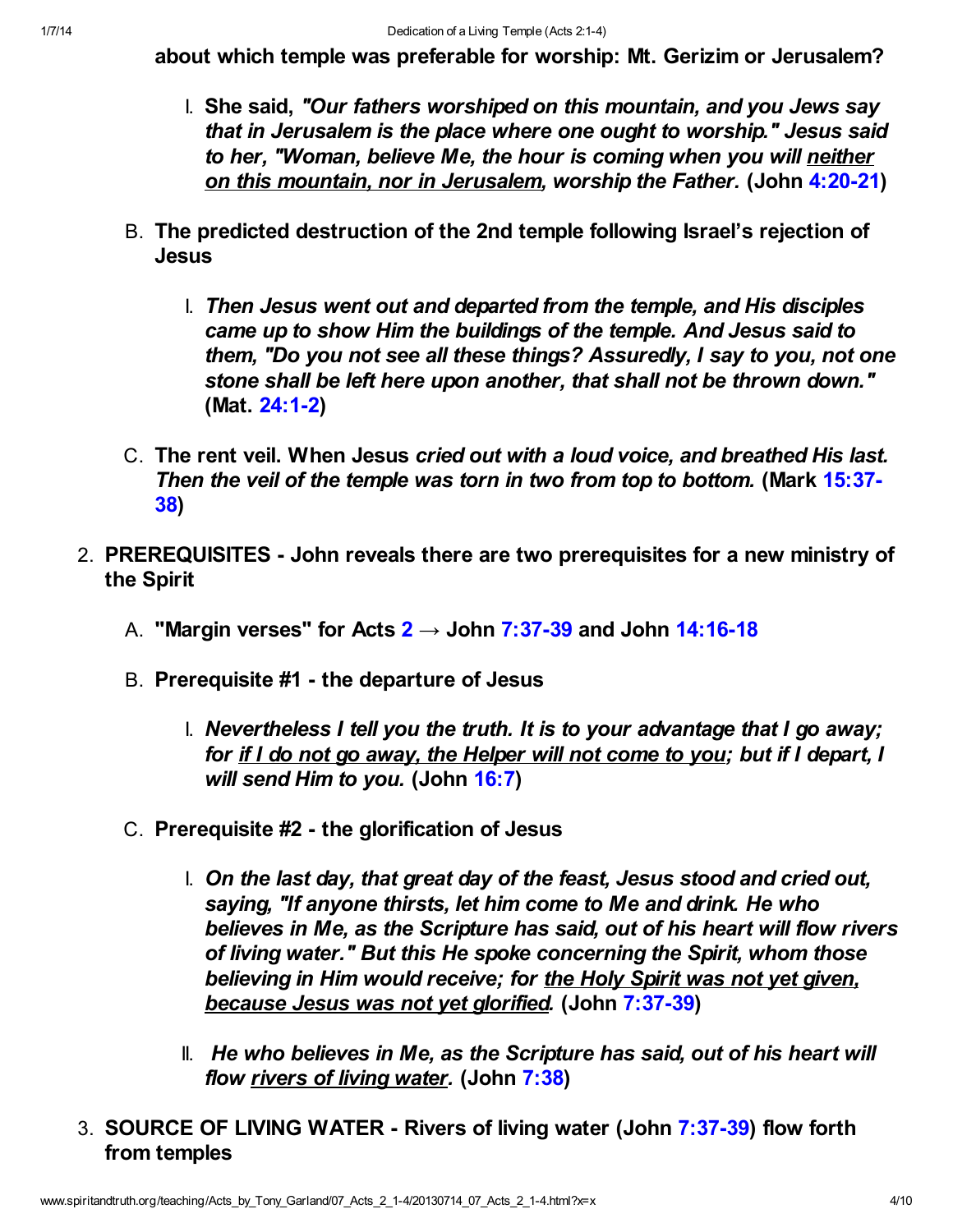- A. EDEN typological
	- I. Now a river went out of Eden to water the garden, and from there it parted and became four riverheads. (Gen. [2:10\)](http://www.spiritandtruth.org/bibles/nasb/b01c002.htm#Gen._C2V10)
- B. TABERNACLE/TEMPLE the blood that ran from the numerous sacrifices
	- I. Dedication of Solomon's temple
		- a. . . . sheep and oxen that could not be counted or numbered for multitude. (2Chr. [5:6](http://www.spiritandtruth.org/bibles/nasb/b14c005.htm#2Chr._C5V6))
		- b. . . . twenty-two thousand bulls and one hundred and twenty thousand sheep. . . . (2Chr. [7:5\)](http://www.spiritandtruth.org/bibles/nasb/b14c007.htm#2Chr._C7V5)
	- II. A veritable river of blood which flowed from the sacrifices, life is in the blood (Lev. [17:11\)](http://www.spiritandtruth.org/bibles/nasb/b03c017.htm#Lev._C17V11)
- C. MILLENNIAL TEMPLE (Eze. [47:1](http://www.spiritandtruth.org/bibles/nasb/b26c047.htm#Eze._C47V1)[,9\)](http://www.spiritandtruth.org/bibles/nasb/b26c047.htm#Eze._C47V9)
	- I. And it shall be that every living thing that moves, wherever the rivers go, will live. There will be a very great multitude of fish, because these waters go there; for they will be healed, and everything will live wherever the river goes. (Eze. [47:9](http://www.spiritandtruth.org/bibles/nasb/b26c047.htm#Eze._C47V9))
- D. ETERNAL STATE river of life (Rev. [21:22](http://www.spiritandtruth.org/bibles/nasb/b66c021.htm#Rev._C21V22); [22:1-2\)](http://www.spiritandtruth.org/bibles/nasb/b66c022.htm#Rev._C22V1)
	- I. And he showed me a pure river of water of life, clear as crystal, proceeding from the throne of God and of the Lamb. (Rev. [22:1\)](http://www.spiritandtruth.org/bibles/nasb/b66c022.htm#Rev._C22V1)
- E. WELLSPRING of living water
	- I. Back to the Samaritan woman at the well (John [4:10-14](http://www.spiritandtruth.org/bibles/nasb/b43c004.htm#John_C4V10))
	- II. The context where Jesus predicted that soon, neither the temple at Jerusalem nor the one at Mt. Gerizim would be the focal point for offering worship to God.
	- III. Jesus . . . said to her, "If you knew the gift of God, and who it is who says to you, 'Give Me a drink,' you would have asked Him, and He would have given you living water." The woman said to Him, "Sir, You have nothing to draw with, and the well is deep. Where then do You get that **living water?"** (John [4:10-11](http://www.spiritandtruth.org/bibles/nasb/b43c004.htm#John_C4V10))
	- IV. Temple/living water connection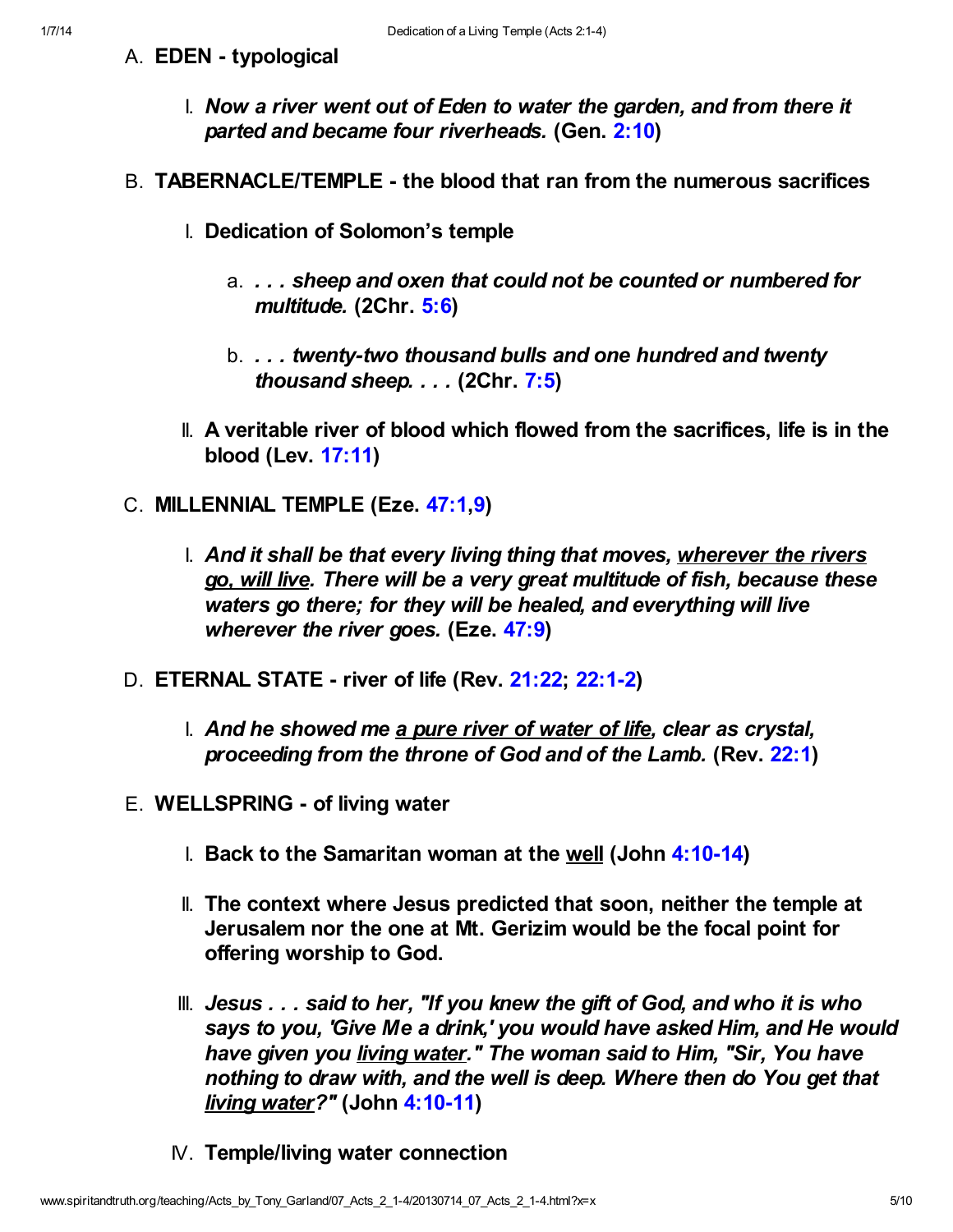- <span id="page-5-0"></span>V. Becomes a fountain within the believer (John [7:38\)](http://www.spiritandtruth.org/bibles/nasb/b43c007.htm#John_C7V38)
- F. LIFE-GIVING What makes the water "living"? The temple? The location?
	- ।. The <u>source</u>: the Living God,<sup>[8](#page-9-2)</sup> the Prince of Life (Acts <mark>3:15</mark>), He who upholds all living moment by moment is the source of life-giving water (the gospel) from within believers.
- 4. NT TRUTHS concerning the living temple of the Church
	- A. PREREQUISITES something never before possible historically!
		- I. Prior to crucifixion, ascension, and glorification of Jesus this particular ministry of the Holy Spirit was not possible.
		- II. The formation of the body of Christ, the creation and dedication of a living temple.
		- III. The Holy, perfect Spirit of God taking up permanent residence within a living temple - the sinful flesh of believers!
	- B. BODY OF CHRIST as a temple
		- I. Do you [plural] not know that you [plural] are the temple of God and that the Spirit of God dwells in you [plural]? (1 Corinthians [3:16\)](http://www.spiritandtruth.org/bibles/nasb/b46c003.htm#1Cor._C3V16)
		- II. Now, therefore, you [plural] are no longer strangers and foreigners, but fellow citizens with the saints and members of the household of God, having been built on the foundation of the apostles and prophets, Jesus Christ Himself being the chief cornerstone, in whom the whole building, being joined together, grows into a holy temple in the Lord, in whom you [plural] also are being built together for a dwelling place of God in the Spirit. (Ephesians [2:19-22](http://www.spiritandtruth.org/bibles/nasb/b49c002.htm#Eph._C2V19))
		- III. The individual believer's body as a temple (1 Corinthians [6:15-19](http://www.spiritandtruth.org/bibles/nasb/b46c006.htm#1Cor._C6V15); 2 Corinthians [6:14-16](http://www.spiritandtruth.org/bibles/nasb/b47c006.htm#2Cor._C6V14)) - see application below

## 5. DIVIDED TONGUES AS OF FIRE

- A. What do the cloven tongues of fire signify? The accomplished cleansing, acceptance, and dedication of a new temple, the Church
- B. Fire from God signifying acceptance of the sacrifice
- C. OT examples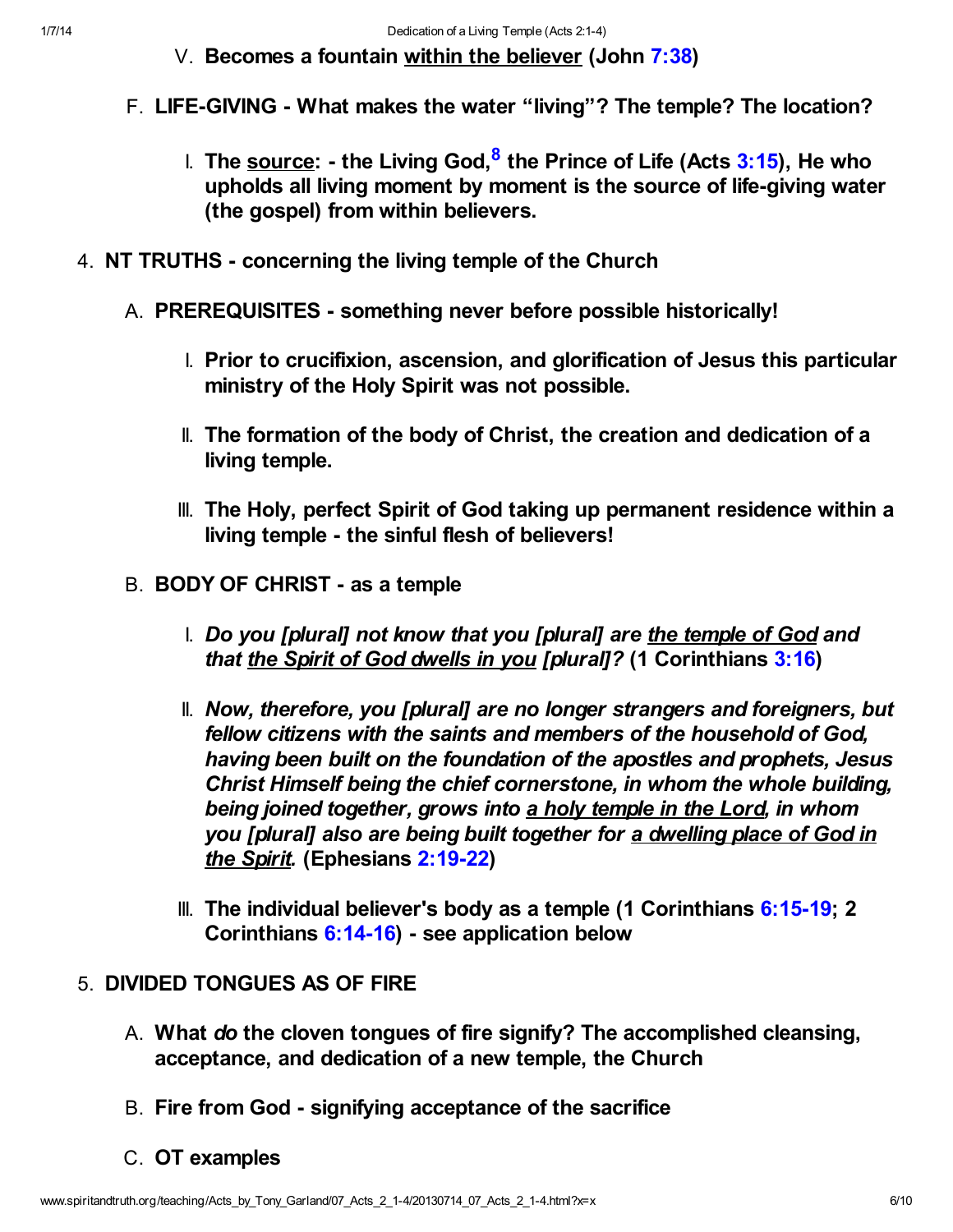- I. Dedication of Solomon's temple
	- a. "Then the king and all Israel with him offered sacrifices before the LORD. And Solomon offered a sacrifice of peace offerings, which he offered to the LORD, twenty-two thousand bulls and one hundred and twenty thousand sheep. So the king and all the

children of Israel dedicated  $\Box \Box \Box$  [hanak] the house of the LORD.

On the same day the king consecrated ( $\ddot{w}$   $\ddot{q}$  [qādaš]) the middle of the court that was in front of the house of the LORD; for there he offered burnt offerings, grain offerings, and the fat of the peace offerings, because the bronze altar that was before the LORD was too small to receive the burnt offerings, the grain offerings, and the fat of the peace offerings. At that time Solomon held a feast, and all Israel with him, a great assembly from the entrance of Hamath to the Brook of Egypt, before the LORD our God, seven days and seven more days-fourteen days." (1 Kings [8:62-65](http://www.spiritandtruth.org/bibles/nasb/b11c008.htm#1K._C8V62))

- <span id="page-6-0"></span>i. Dedicated,  $\prod_{i=1}^{n}$  [hānak], "to devote a structure to deity or special purpose (Deu. [20:5;](http://www.spiritandtruth.org/bibles/nasb/b05c020.htm#Deu._C20V5) 1K. [8:63;](http://www.spiritandtruth.org/bibles/nasb/b11c008.htm#1K._C8V63) 2Chr. [7:5](http://www.spiritandtruth.org/bibles/nasb/b14c007.htm#2Chr._C7V5))."<sup>[9](#page-9-3)</sup>
- ii. Consecrated,  $\mathbb{Z}$   $\boxed{q}$  [qādaš], to set apart for holy service, be regarded as holy.
- b. God's sign of acceptance (2Chr. [7:1\)](http://www.spiritandtruth.org/bibles/nasb/b14c007.htm#2Chr._C7V1).
	- i. Fire consumed the sacrifice. Analogous to divided tongues as of fire (Acts [2:3](http://www.spiritandtruth.org/bibles/nasb/b44c002.htm#Acts_C2V3)).
	- ii. Glory of the Lord, the shekinah, filled the temple. Analogous to sound as of a rushing mighty wind (Acts [2:2](http://www.spiritandtruth.org/bibles/nasb/b44c002.htm#Acts_C2V2)).
- D. PURIFYING WORK allowing that which is Holy to dwell permanently amidst sin
	- I. CONTRAST God's response to sin on the part of His people in Ezekiel vs. Ephesians
		- a. God to Ezekiel . . . "Son of man, do you see what they are doing, the great abominations that the house of Israel commits here, to make Me go far away from My sanctuary? Now turn again, you will see greater abominations." (Eze. [8:6](http://www.spiritandtruth.org/bibles/nasb/b26c008.htm#Eze._C8V6))
		- b. Paul to the Ephesians Let him who stole steal no longer, but rather let him labor, working with his hands what is good, that he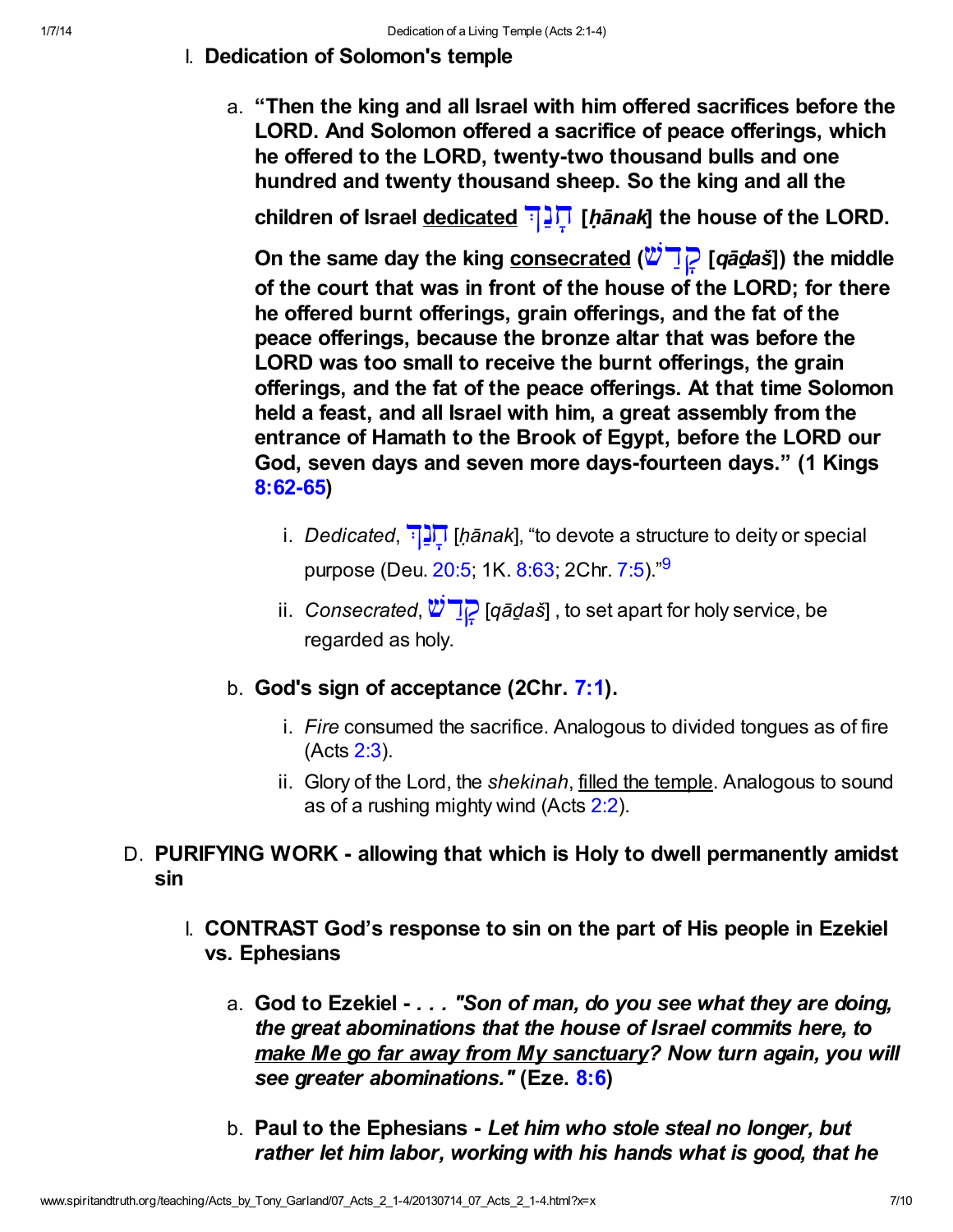may have something to give him who has need. Let no corrupt word proceed out of your mouth, but what is good for necessary edification, that it may impart grace to the hearers. And do not grieve the Holy Spirit of God, by whom you were sealed for the day of redemption. Let all bitterness, wrath, anger, clamor, and evil speaking be put away from you, with all malice. (Eph. [4:28-31\)](http://www.spiritandtruth.org/bibles/nasb/b49c004.htm#Eph._C4V28)

- II. SEALED permanently indwelt by the Holy Spirit of the Creator of the Universe!
	- a. Now He who establishes us with you in Christ and has anointed us is God, who also has sealed us and given us the Spirit in our hearts as a guarantee. (2 Corinthians [1:21-22\)](http://www.spiritandtruth.org/bibles/nasb/b47c001.htm#2Cor._C1V21)
	- b. In Him you also trusted, after you heard the word of truth, the gospel of your salvation; in whom also, having believed, you were sealed with the Holy Spirit of promise, who is the guarantee of our inheritance until the redemption of the purchased possession, to the praise of His glory. (Ephesians [1:13-14](http://www.spiritandtruth.org/bibles/nasb/b49c001.htm#Eph._C1V13))
- III. PERMANENCE God permanently indwells sinful flesh until our sin is purged at our glorification.

## APPLICATION

- 1. UNIQUENESS Historically and spiritually unique role of the Church among the saved of all ages.
	- A. The unique temple relationship of our age
	- B. Acts [2](http://www.spiritandtruth.org/bibles/nasb/b44c002.htm#Acts_C2V1) has a historical context, the formation of a new living temple
	- C. The coming of the Spirit at Pentecost in this new ministry was a one-time historical event (never again was there a manifestation of sound as a mighty rushing wind or divided tongues as of fire).
- 2. GOD'S WORD VS. FEELINGS Comprehending what God has said regarding Who and What is within us!
- 3. SANCTIFICATION How, then, should we live? Tremendous motivation for godly living.
	- A. Do you not know that you are the temple of God and that the Spirit of God dwells in you? If anyone defiles the temple of God, God will destroy him. For the temple of God is holy, which temple you are. (1Cor. [3:16-17](http://www.spiritandtruth.org/bibles/nasb/b46c003.htm#1Cor._C3V16))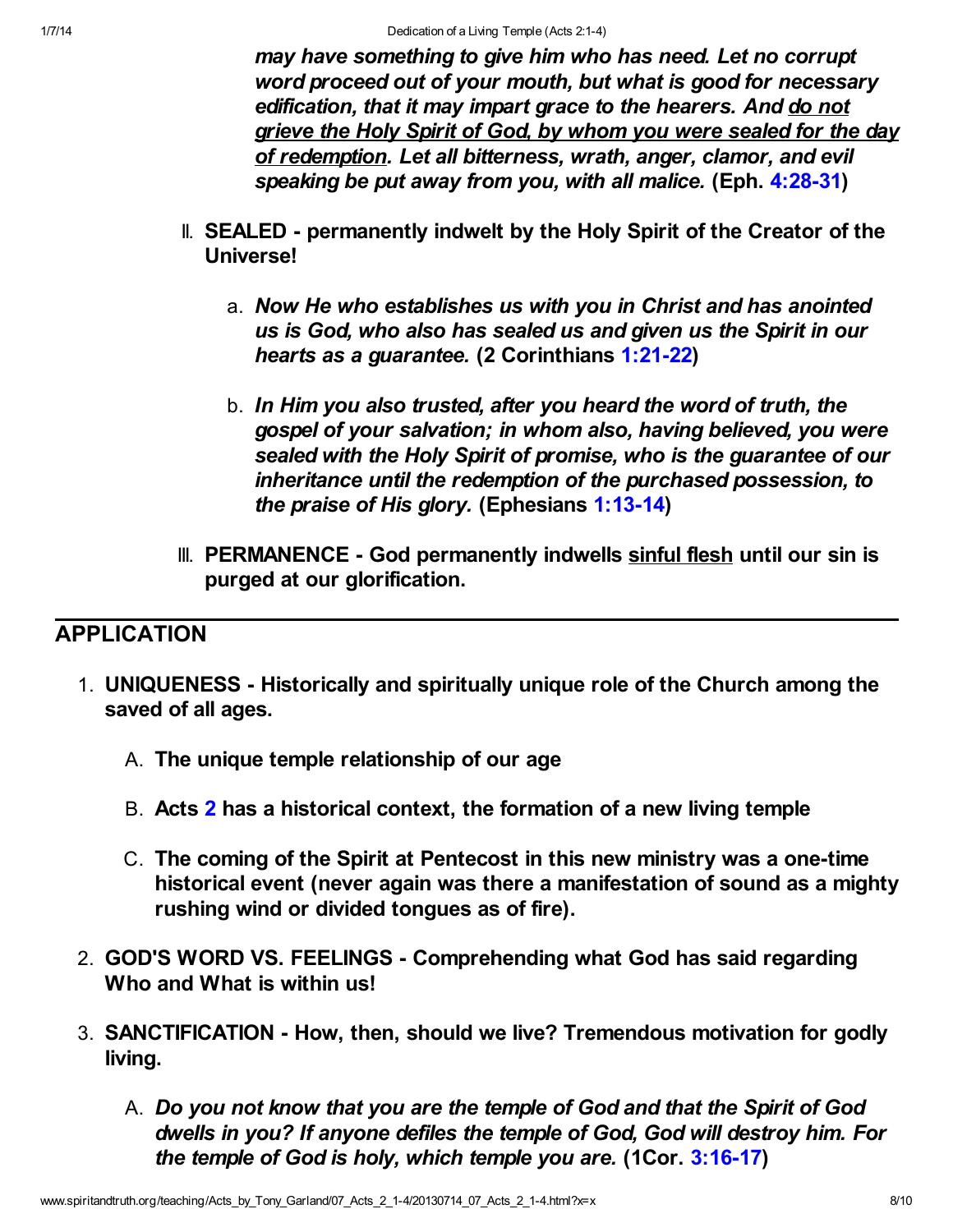- B. Do you not know that your [plural] bodies [plural] are members of Christ? Shall I then take the members of Christ and make them members of a harlot? Certainly not! Or do you not know that he who is joined to a harlot is one body with her? For "the two," He says, "shall become one flesh." But he who is joined to the Lord is one spirit with Him. Flee sexual immorality. Every sin that a man does is outside the body, but he who commits sexual immorality sins against his own body. Or do you [plural] not know that your [plural] body [singular] is the temple of the Holy Spirit who is in you, whom you have from God, and you are not your own? (1 Corinthians [6:15-19\)](http://www.spiritandtruth.org/bibles/nasb/b46c006.htm#1Cor._C6V15)
- C. Do not be unequally yoked together with unbelievers. For what fellowship has righteousness with lawlessness? And what communion has light with darkness? And what accord has Christ with Belial? Or what part has a believer with an unbeliever [singular]? And what agreement has the temple of God with idols? For you [plural] are the temple of the living God. As God has said: "I will dwell in them [plural] And walk among them [them]. I will be their God, And they shall be My people." (2 Corinthians [6:14-16](http://www.spiritandtruth.org/bibles/nasb/b47c006.htm#2Cor._C6V14))
- 4. EVANGELISM Our mouths are the source of living, life-giving water!
	- A. The same life-giving power which raised Christ from the dead is available through our words and actions for God to give life to those who are spiritually dead.

<span id="page-8-5"></span><span id="page-8-3"></span>

Endnotes:

- <span id="page-8-0"></span>[1.](#page-0-0) NKJV, Acts [2:1-4](http://www.spiritandtruth.org/bibles/nasb/b44c002.htm#Acts_C2V1)
- <span id="page-8-1"></span>[2.](#page-2-0) Obedience to the OT law and its stipulations regarding sacrifices was one means by which believers demonstrated their faith in God.
- <span id="page-8-2"></span>[3.](#page-2-1) Concerning the incarnation of Jesus as a temple: John [1:14;](http://www.spiritandtruth.org/bibles/nasb/b43c001.htm#John_C1V14) [2:18-21.](http://www.spiritandtruth.org/bibles/nasb/b43c002.htm#John_C2V18)
- 4. Ref-0038, John [1:14](http://www.spiritandtruth.org/bibles/nasb/b43c001.htm#John_C1V14)
- <span id="page-8-4"></span>[5.](#page-8-3) Ref-0187, Mat. [8:1-4](http://www.spiritandtruth.org/bibles/nasb/b40c008.htm#Mat._C8V1)
- 6. Leprosy as a symbol for sin, ". . . from a very early period, among the Hebrews . . . it thus furnished to the whole nation a familiar and affecting symbol of SIN, considered as (1) loathsome, (2) spreading, (3) incurable."<sup>[5](#page-8-4)</sup>